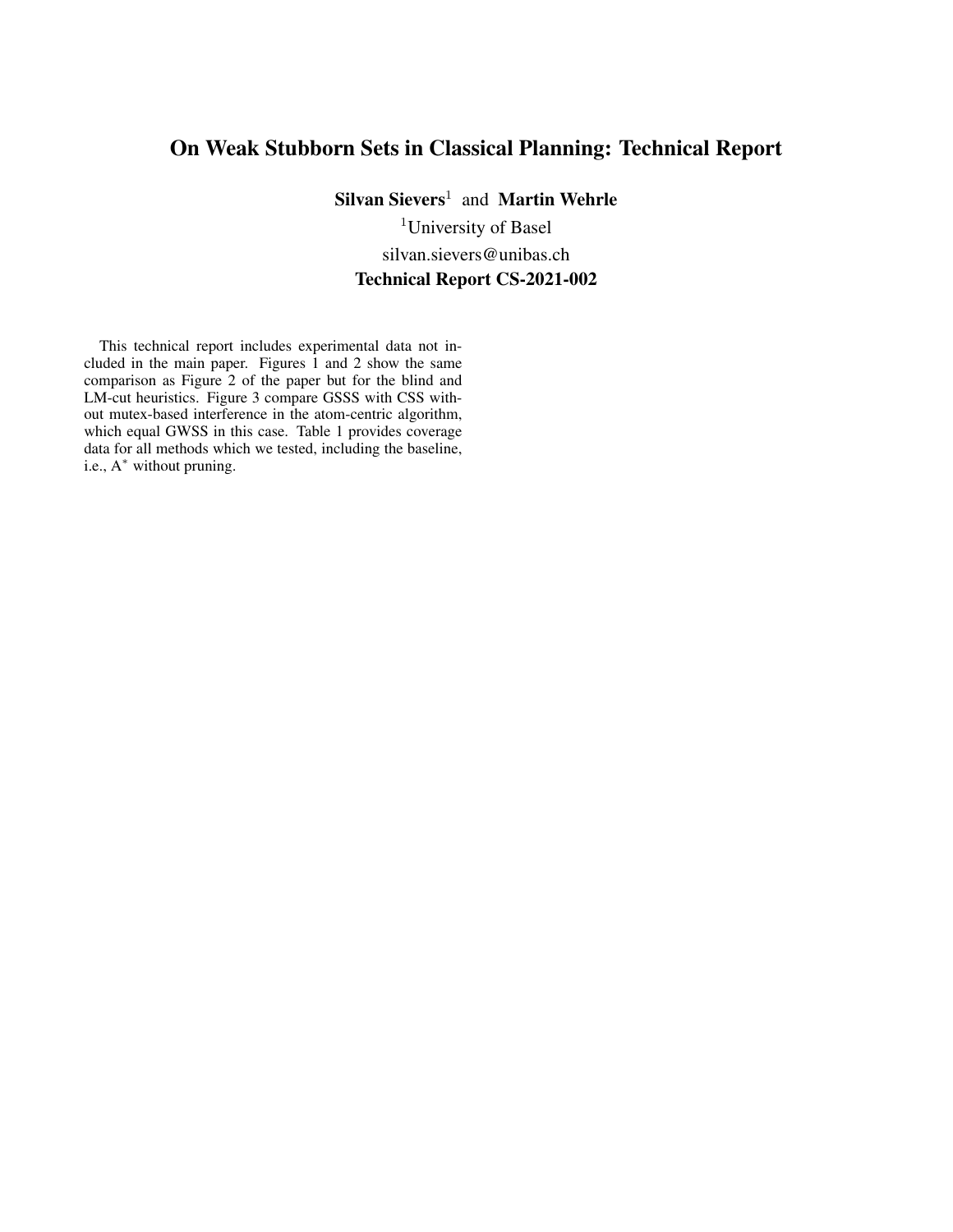<span id="page-1-0"></span>

Figure 1: Pruning ratio of GSSS vs. GWSS (left), GSSS vs. CSS (middle), CSS vs. GWSS (right), all with the operator-centric algorithm and mutex-based interference except with CSS. Highlighted domains: difference of pruning ratio above 0.1. Heuristic: blind.

<span id="page-1-1"></span>

Figure 2: Pruning ratio of GSSS vs. GWSS (left), GSSS vs. CSS (middle), CSS vs. GWSS (right), all with the operator-centric algorithm and mutex-based interference except with CSS. Highlighted domains: difference of pruning ratio above 0.1. Heuristic: LM-cut.

<span id="page-1-2"></span>

Figure 3: Pruning ratio of GSSS vs. CSS with the atom-centric algorithm, with the blind (left), LM-cut (middle), and SCP (right) heuristics. Highlighted domains: difference of pruning ratio above 0.1.